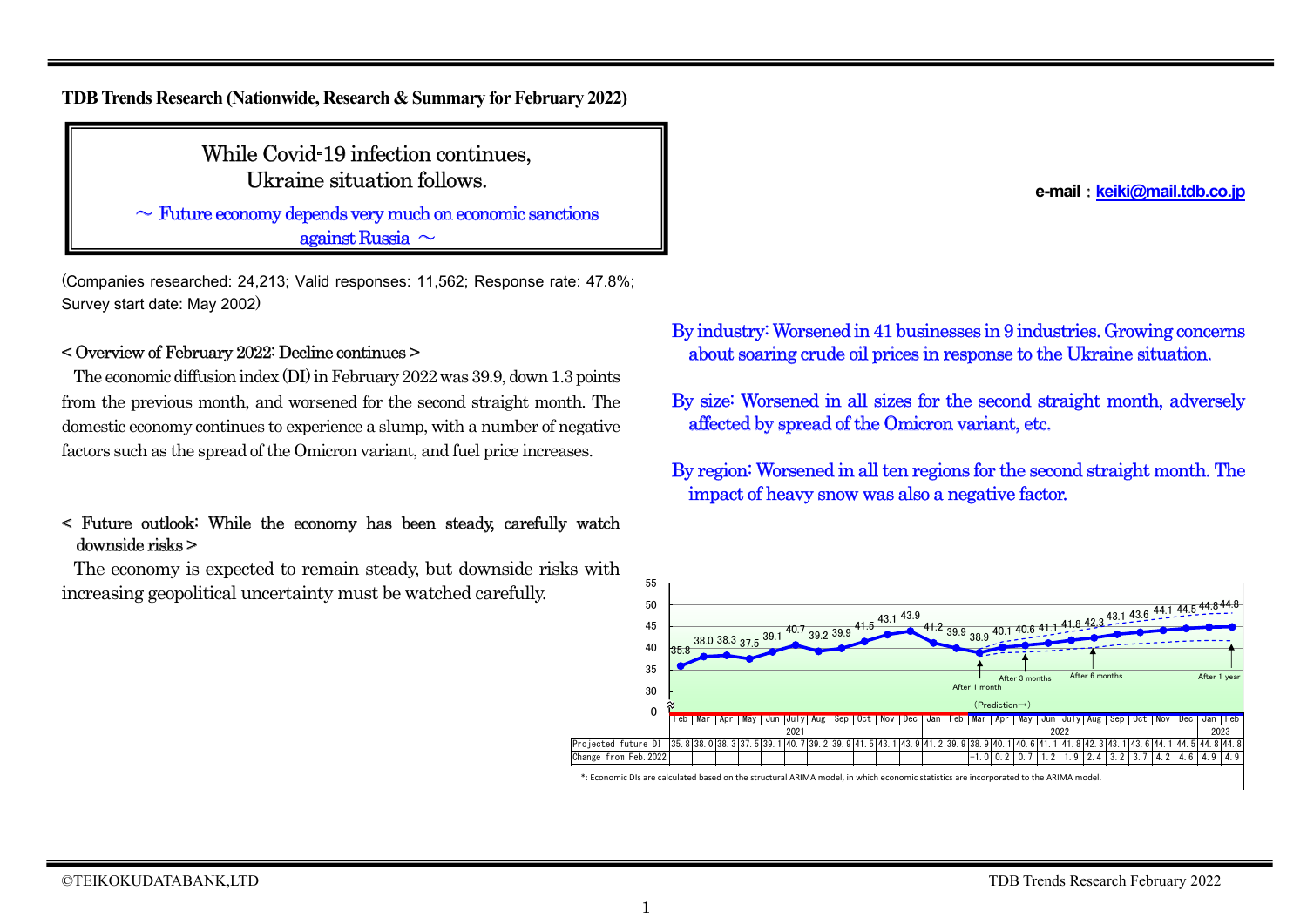# Economic Diffusion Index (Economic DI)1/2

|                             |  |  |  |                                                                                                       |  |  | Feb-21 Mar-21 Apr-21 May-21 Jun-21 Jul-21 Aug-21 Sep-21 Oct-21 Nov-21 Dec-21 Jan-22 Feb-22 | Ratio to the<br>Previous<br>Month |
|-----------------------------|--|--|--|-------------------------------------------------------------------------------------------------------|--|--|--------------------------------------------------------------------------------------------|-----------------------------------|
| Total                       |  |  |  | 35. 8   38. 0   38. 3   37. 5   39. 1   40. 7   39. 2   39. 9   41. 5   43. 1   43. 9   41. 2   39. 9 |  |  |                                                                                            | $\blacktriangle$ 1.3              |
| Large Firms                 |  |  |  |                                                                                                       |  |  | 38. 2 40. 2 40. 8 40. 2 41. 9 42. 9 41. 4 42. 5 43. 8 45. 7 45. 9 44. 0 42. 9              | $\blacktriangle$ 1.1              |
| Small to Medium-sized Firms |  |  |  |                                                                                                       |  |  | 35, 3 37, 5 37, 7 36, 9 38, 5 40, 2 38, 8 39, 4 41, 0 42, 5 43, 5 40, 6 39, 3              | $\blacktriangle$ 1.3              |
| Micro Firms                 |  |  |  |                                                                                                       |  |  | 34, 7 36, 7 36, 3 35, 6 37, 1 38, 4 37, 4 38, 7 40, 0 41, 3 42, 1 39, 1 37, 9              | $\blacktriangle$ 1.2              |

|                                     |                                                                                 |      |             |                |                          |           |             | Feb-21 Mar-21 Apr-21 May-21 Jun-21 Jul-21 Aug-21 Sep-21 Oct-21 Nov-21 Dec-21  |                |           |      |             | $Jan-22$  | Feb-22               | Ratio to the<br>Previous<br>Month |
|-------------------------------------|---------------------------------------------------------------------------------|------|-------------|----------------|--------------------------|-----------|-------------|-------------------------------------------------------------------------------|----------------|-----------|------|-------------|-----------|----------------------|-----------------------------------|
| Agriculture, Forestry, Fisheries    |                                                                                 | 33.8 |             | 35.0 37.5 37.7 |                          | 39.1      | 38.5        | 37.0                                                                          | 38.1           | 41.1      | 42.6 | 38.2        | 38.7      | 36.4                 | $\blacktriangle$ 2.3              |
| Finance                             |                                                                                 | 38.3 |             | 39.2 38.3 39.5 |                          |           | 41.7 42.8   | 39.7                                                                          | 41.5           | 43.0      | 43.3 | 43.8        | 41.9      | 41.6                 | $\blacktriangle$ 0.3              |
| Construction                        | 40.6                                                                            |      | $41.6$ 41.4 | 40.0           |                          | 41.6 42.7 | 42.5        | 43.7                                                                          | 44.7           | 45.4      | 45.2 | 43.3        | 42.5      | $\blacktriangle$ 0.8 |                                   |
| Real Estate                         |                                                                                 | 38.3 | 40.6        | $40.8$ 39.4    |                          | 40.9      | 41.8        | 39.4                                                                          | 42.6           | 43.6      | 44.7 | 46.7        | 42.9      | 42.6                 | $\blacktriangle$ 0.3              |
|                                     | Food, BEWerages, Livestock Feed                                                 | 30.8 | 34.4        | 35.2           | 33.6                     | 34.0      | 35.5        | 32.8                                                                          | 34.1           | 38.1      | 39.6 | 40.8        | 35.4      | 33.4                 | $\blacktriangle$ 2.0              |
| Textile, Textile Products, Clothing |                                                                                 | 26.0 | 26.8        | 28.7           | 29.2                     | 29.3      | 31.0        | 29.3                                                                          | 28.2           | 30.2      | 31.4 | 34.1        | 31.6      | 31.7                 | 0.1                               |
|                                     | Construction Materials, Furniture,<br>37.2<br>Ceramics, Stone and Clay Products |      | 37.8        | 39.3 38.6      |                          | 40.1      | 42.5        | 41.2                                                                          | 42.7           | 43.7      | 44.9 | 46.4        | 44.1      | 42.7                 | $\blacktriangle$ 1.4              |
|                                     | Pulp, Paper and Paper Products<br>29.4                                          |      | 33.0        | 34.3           | 33.5                     | 34.9      | 37.2        | 36.6                                                                          | 36.2           | 39.3      | 41.4 | 42.9        | 40.2      | 36.4                 | $\blacktriangle$ 3.8              |
|                                     | 22.2<br>Publishing, Printing                                                    |      | 26.0        | $27.2$ 24.2    |                          | 27.1      | 27.4        | 25.6                                                                          | 27.1           | 29.4      | 30.2 | 32.1        | 28.6      | 29.5                 | 0.9                               |
| Manufacturing                       | Chemical<br>40.9                                                                |      | 43.3        | 44.2           | 44.3                     | 44.5      | 46.3        | 45.0                                                                          | 41.9           | 42.6      | 45.7 | 46.7        | 44.5      | 42.3                 | $\blacktriangle$ 2.2              |
|                                     | Steel, Nonferrous Metals, Mining<br>37.0                                        |      | 39.3        | 40.5           | 39.9                     | 43.4      | 46.4        | 45.1                                                                          | 43.8           | 44.2      | 45.9 | 46.4        | 44.6      | 43.8                 | $\blacktriangle$ 0.8              |
|                                     | General Machinery                                                               | 36.9 | 41.2        | 42.1           | 42.2                     | 43.7      | 45.9        | 46.6                                                                          | 46.2           | 47.2      | 47.8 | 49.1        | 47.7      | 46.7                 | 1.0<br>▲                          |
|                                     | <b>Electrical Machinery</b>                                                     | 39.6 | 42.6        | 43.2           | 42.8                     | 45.0      | 46.8        | 45.9                                                                          | 45.8           | 47.5      | 47.0 | 48.5        | 46.6      | 46.1                 | $\blacktriangle$ 0.5              |
|                                     | Transportation Machinery, Equipment                                             | 40.3 | 45.3        | 45.2           | 45.3                     | 47.1      | 50.6        | 48.2                                                                          | 37.6           | 37.7      | 43.4 | 45.6        | 41.6      | 39.9                 | $\blacktriangle$ 1.7              |
|                                     | Precision Machinery,<br>Medical Instruments and Equipment                       | 42.4 |             | 44.6 45.6 48.7 |                          | 49.1      |             | $50.5$ 50.9 50.8                                                              |                | 50.4      |      | $49.8$ 53.0 | 52.0      | 49.5                 | $\blacktriangle$ 2.5              |
|                                     | Other                                                                           | 31.4 | 34.1        | 35.3           | 33.0                     | 34.1      | 37.6        | 33.9                                                                          | 35.3           | 35.5      | 36.9 | 41.1        | 35.9      | 36.1                 | 0.2                               |
|                                     | Total                                                                           | 35.6 |             | 38.5 39.5 39.0 |                          | 40.6      | 42.7        | 41.5                                                                          | 40.7           | 42.1      | 43.6 | 45.1        | 42.5      | 41.2                 | $\blacktriangle$ 1.3              |
|                                     | Food, BEWerages                                                                 | 29.2 | 30.7        | 30.1 29.4      |                          | 30.7      | 31.3        | 29.1                                                                          | 29.8           | 33.0      | 36.9 | 38.2        | 32.7      | 30.1                 | $\triangle$ 2.6                   |
|                                     | Textile, Textile Products, Clothing                                             | 19.8 | 23.9        | 23.1           | 21.7                     |           | $22.5$ 22.8 | 21.2                                                                          | 22.4           | 24.5      | 27.4 | 29.3        | 27.6      | 24.9                 | $\blacktriangle$ 2.7              |
|                                     | Construction Materials.<br>Furniture, Ceramics,<br>Stone and Clay Products      | 34.8 |             |                |                          |           |             | 36. 7 37. 2 36. 5 36. 3 37. 8 37. 7 39. 6 39. 9 42. 6 42. 4 40. 0 39. 7       |                |           |      |             |           |                      | $\triangle$ 0.3                   |
| Wholesale                           | Paper Products, Stationery, Books                                               | 29.3 | 32.2        | 32.4           | 30.6                     | 31.4      | 31.2        | 29.2                                                                          | 29.6           | 31.8      | 35.0 | 34.2        | 32.7      | 31.9                 | $\blacktriangle$ 0.8              |
|                                     | Chemical                                                                        | 37.7 | 39.1        | 40.9           | 40.7                     |           | 42.0 42.4   | 40.7                                                                          | 42.2           | 44.2      | 45.3 | 45.3        | 43.2 41.9 |                      | $\blacktriangle$ 1.3              |
|                                     | Recycled Resources                                                              | 42.4 | 45.4        | 55.1 53.4      |                          |           | 52.0 53.7   |                                                                               | 51.4 51.8 53.4 |           |      | 52.9 52.8   | 45.8      | 50.5                 | 4.7                               |
|                                     | Steel, Nonferrous Metals,<br>Mining Products                                    | 33.4 |             |                |                          |           |             | 36.0 37.2 37.5 38.7 41.1 41.1 41.6 41.6                                       |                |           | 43.2 | 45.2        | 42.3 40.5 |                      | $\blacktriangle$ 1.8              |
|                                     | Machinery, Equipment                                                            | 36.7 | 39.5        | 40.1           | 39.0                     | 40.7      | 43.1        | 41.3 41.8                                                                     |                | 42.6      | 44.4 | 44.7        | 42.8      | 42.4                 | 40.4                              |
|                                     | Other                                                                           | 31.3 | 34.4        |                | $34.1$ 32. 2 35. 5 36. 6 |           |             | 33.0 34.4                                                                     |                | 37.8 39.7 |      | 40.1        | 36.3      | 33.7                 | $\triangle$ 2.6                   |
|                                     | Total                                                                           |      |             |                |                          |           |             | 33. 3 35. 8 36. 2 35. 3 36. 8 38. 3 36. 6 37. 6 39. 1 41. 3 41. 8 39. 0 37. 7 |                |           |      |             |           |                      | $\blacktriangle$ 1.3              |

.

©TEIKOKUDATABANK,LTD TDB Trends Research February 2022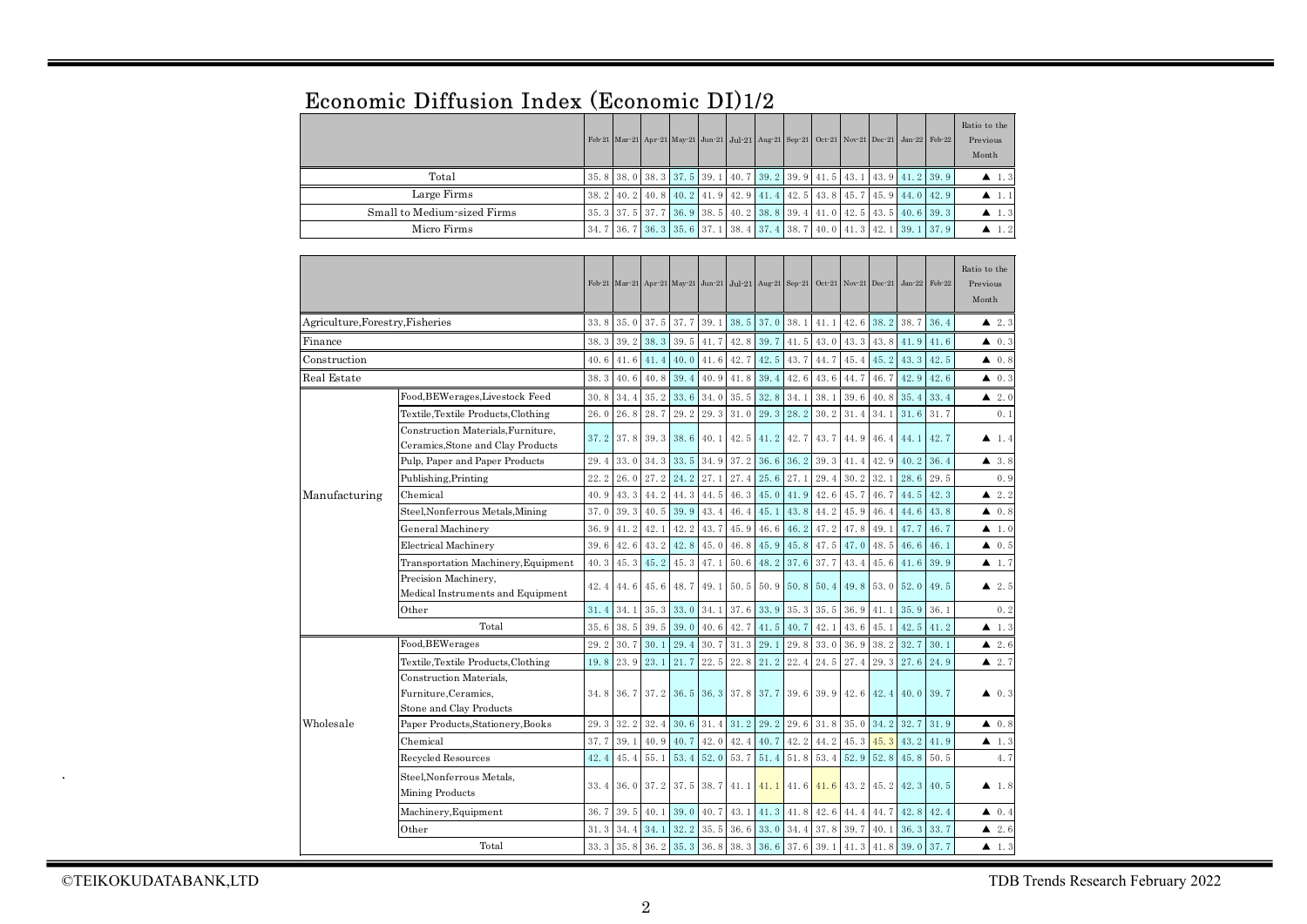|         |                                                                         | Feb-21       | $Mar-21$ |      | Apr-21 May-21 | $Jun-21$ | $Jul-21$                           | Aug-21        | $Sep-21$ | $Oct-21$                 | $Nov-21$ | $Dec-21$ | $Jan-22$ | Feb-22   | Ratio to the<br>Previous<br>Month |
|---------|-------------------------------------------------------------------------|--------------|----------|------|---------------|----------|------------------------------------|---------------|----------|--------------------------|----------|----------|----------|----------|-----------------------------------|
|         | Food, BEWerages                                                         | 33.1         | 34.1     | 32.8 | 32.6          | 34.9     | 37.5                               | 36.0          | 33.1     | 38.0                     | 39.7     | 41.1     | 36.5     | 36.3     | $\triangle$ 0.2                   |
|         | Textile, Textile Products, Clothing                                     | 21.4         | 23.3     | 25.0 | 21.2          | 20.3     | 25.0                               | 21.4          | 21.5     | 27.9                     | 34.1     | 40.0     | 31.8     | 23.8     | 8.0<br>▲                          |
|         | Drugs, Sundries                                                         | 32.5         | 31.1     | 35.8 | 29.3          | 31.4     | 32.5                               | 33.3          | 34.6     | 45.8                     | 37.5     | 38.4     | 36.0     | 32.1     | 3.9<br>▲                          |
|         | Furniture                                                               | 36.7         | 38.9     | 42.7 | 40.6          | 39.8     | 36.9                               | 34.6          | 32.2     | 35.6                     | 34.5     | 42.9     | 35.6     | 29.8     | 5.8<br>▲                          |
| Retail  | Electrical Household Appliances,<br>Information Machinery and Equipment | 36.3         | 34.4     | 37.8 | 30.8          | 35.8     | 37.7                               | 33.8          | 33.8     | 34.6                     | 35.9     | 35.5     | 32.3     | 30.2     | 2.1<br>▲                          |
|         | Motor Vehicles, Motor Vehicle Parts                                     | 37.6         | 37.0     | 38.3 | 38.6          | 40.7     | 40.5                               | 36.8          | 37.2     | 35.9                     | 37.8     | 36.5     | 35.0     | 33.5     | ▲<br>1.5                          |
|         | Special Merchandise                                                     | 35.5         | 35.9     | 34.6 | 34.5          | 34.8     | 34.3                               | 32.6          | 31.7     | 32.8                     | 33.5     | 36.0     | 33.3     | 30.9     | 2.4<br>▲                          |
|         | Various Merchandise                                                     | 36.2         | 37.3     | 32.2 | 31.1          | 33.0     | 35.6                               | 27.3          | 33.0     | 35.9                     | 38.0     | 37.5     | 36.2     | 32.6     | 3.6<br>▲                          |
|         | Other                                                                   | 33.3         | 35.0     | 40.5 | 25.0          | 33.3     | 35.7                               | 37.0          | 35.4     | 31.7                     | 37.9     | 43.3     | 40.0     | 40.0     | 0.0                               |
|         | Total                                                                   | 34.5         | 34.9     | 34.7 | 33.1          | 34.5     | 35.4                               | 32.7          | 32.6     | 34.8                     | 36.0     | 37.7     | 34.4     | 31.9     | 2.5<br>▲                          |
|         | Transportation, Warehousing                                             | 31.7         | 33.9     | 34.5 | 33.7          | 34.5     | 36.3                               | 36.0          | 35.8     | 37.1                     | 39.1     | 40.3     | 37.7     | 35.5     | 2.2<br>▲                          |
|         | Restaurants                                                             | 12.8         | 18.9     | 14.9 | 13.0          | 20.5     | 19.7                               | 14.8          | 15.2     | 27.8                     | 31.4     | 34.7     | 24.2     | 16.9     | 7.3<br>▲                          |
|         | Postal, Telecommunications                                              | 38.1         | 43.8     | 38.9 | 40.5          | 27.8     | 42.9                               | 39.6          | 41.7     | 50.0                     | 40.5     | 41.7     | 46.7     | 50.0     | 3.3                               |
|         | Electricity, Gas, Water, Heat                                           | 39.5         | 47.1     | 40.4 | 41.2          | 45.0     | 40.8                               | 44.4          | 45.8     | 42.6                     | 38.9     | 39.7     | 40.0     | 37.5     | 2.5<br>▲                          |
|         | Leasing, Rentals                                                        | 32.8         | 35.0     | 35.4 | 35.0          | 38.1     | 41.0                               | 37.4          | 39.6     | 43.9                     | 44.9     | 44.8     | 42.0     | 41.0     | 1.0<br>▲                          |
|         | Lodging, Hotels                                                         | 4.4          | 10.9     | 8.6  | 5.6           | 11.6     | 13.0                               | 10.0          | 10.4     | 22.6                     | 30.2     | 29.5     | 12.9     | 12.8     | 0.1<br>▲                          |
|         | Recreation                                                              | 25.8         | 33.1     | 25.8 | 29.5          | 29.2     | 34.8                               | 29.2          | 29.0     | 34.0                     | 36.7     | 38.4     | 33.3     | 31.2     | 2.1<br>▲                          |
| Service | Broadcasting                                                            | 42.6         | 51.0     | 42.7 | 42.7          | 42.2     | 42.2                               | 38.9          | 39.2     | 49.1                     | 48.1     | 46.9     | 45.8     | 47.6     | 1.8                               |
|         | Maintenance, Guarding, Testing                                          | 37.5         | 40.4     | 39.2 | 40.8          | 42.7     | 41.9                               | 41.6          | 44.0     | 44.3                     | 45.3     | 45.7     | 42.3     | 40.2     | 2.1<br>▲                          |
|         | Advertising                                                             | 24.7         | 26.5     | 25.6 | 23.4          | 27.5     | 27.5                               | 26.8          | 29.5     | 32.4                     | 36.8     | 37.7     | 32.7     | 31.5     | 1.2<br>▲                          |
|         | Information                                                             | 43.6         | 45.5     | 45.2 | 44.9          | 46.8     | 48.2                               | 46.7          | 48.5     | 50.5                     | 51.2     | 52.5     | 50.1     | 50.2     | 0.1                               |
|         | Labor Dispatching                                                       | 33.6         | 34.1     | 35.8 | 35.5          | 36.2     | 41.9                               | 38.4          | 41.9     | 39.7                     | 44.3     | 43.3     | 45.1     | 41.5     | 3.6<br>▴                          |
|         | Special Services                                                        | 42.9         | 43.6     | 43.5 | 41.5          | 43.4     | 47.3                               | 44.4          | 45.5     | 47.9                     | 49.2     | 50.3     | 47.2     | 46.2     | 1.0<br>▲                          |
|         | Medical, Welfare, Public Health                                         | 34.7         | 37.1     | 39.1 | 39.2          | 41.2     | 42.1                               | 41.1          | 41.4     | 42.8                     | 45.7     | 43.2     | 42.4     | 41.0     | 1.4<br>▲                          |
|         | Education                                                               | 34.0         | 32.1     | 35.7 | 37.1          | 38.7     | 40.3                               | 37.5          | 39.0     | 43.5                     | 39.1     | 43.2     | 39.7     | 40.2     | 0.5                               |
|         | Other                                                                   | 34.2         | 34.5     | 34.8 | 35.2          | 35.8     | 37.4                               | 34.7          | 39.2     | 40.6                     | 41.7     | 42.4     | 39.3     | 36.9     | 2.4<br>▲                          |
|         | Total                                                                   | 36.5         | 38.5     | 37.9 | 37.5          | 39.7     | 41.5                               | 39.1          | 41.1     | 43.6                     | 45.3     | 46.1     | 42.8     | 41.4     | ▲<br>1.4                          |
| Other   |                                                                         | 30.5         | 34.4     | 34.1 | 33.3          | 35.5     | 34.7                               | 35.3          | 35.6     | 38.0                     | 39.6     | 40.5     | 36.3     | 37.3     | 1.0                               |
|         |                                                                         | Feb-21       |          |      |               |          | Mar-21 Apr-21 May-21 Jun-21 Jul-21 | Aug-21 Sep-21 |          | $\mathrm{Oct}\text{-}21$ | $Nov-21$ | $Dec-21$ | $Jan-22$ | Feb-22   | Ratio to the<br>Previous<br>Month |
|         | 33.9                                                                    | 35.3         | 36.2     | 34.5 | 37.1          | 38.3     | 38.0                               | 38.5          | 40.8     | 40.8                     | 41.1     | 38.6     | 37.0     | ▲<br>1.6 |                                   |
|         | 35.4                                                                    | 36.8         | 38.0     | 37.7 | 39.3          | 40.0     | 38.4                               | 39.0          | 40.2     | 42.1                     | 41.7     | 38.1     | 37.0     | 1.1<br>▲ |                                   |
|         | 37.2                                                                    | 39.2         | 39.7     | 39.5 | 41.2          | 42.7     | 41.5                               | 40.4          | 42.8     | 44.4                     | 45.0     | 42.3     | 40.7     | 1.6<br>▲ |                                   |
|         | 35.9                                                                    | 38.4         | 38.7     | 38.4 | 39.8          | 41.0     | 40.0                               | 41.4          | 42.4     | 43.9                     | 44.8     | 42.6     | 41.5     | 1.1<br>▲ |                                   |
|         | 34.6                                                                    | 38.2         | 38.6     | 37.1 | 39.2          | 40.6     | 39.1                               | 40.4          | 41.2     | 42.6                     | 43.6     | 40.9     | 39.2     | ▲<br>1.7 |                                   |
|         | 36.1                                                                    | 38.4         | 38.9     | 37.9 | 39.4          | 42.0     | 40.0                               | 39.1          | 40.1     | 42.4                     | 44.4     | 41.1     | 39.7     | 1.4<br>▲ |                                   |
|         | Kinki                                                                   | 35.5         | 37.4     | 37.0 | 36.2          | 38.1     | 40.3                               | 38.7          | 39.3     | 41.3                     | 42.7     | 43.3     | 40.8     | 39.8     | 1.0<br>▲                          |
|         | Chugoku                                                                 | 36.2         | 37.7     | 37.8 | 36.0          | 37.9     | 39.0                               | 38.2          | 38.7     | 41.2                     | 42.3     | 42.9     | 40.7     | 40.0     | ▲<br>0.7                          |
|         | Shikoku                                                                 | 35.4<br>37.0 | 37.5     | 36.4 | 35.8          | 37.6     | 38.2                               | 36.9          | 38.3     | 39.0                     | 41.8     | 43.2     | 39.3     | 37.1     | 2.2<br>▲                          |
| Kyushu  |                                                                         |              | 39.0     | 39.5 | 37.5          | 38.3     | 40.5                               | 37.4          | 39.1     | 42.0                     | 44.3     | 44.5     | 41.3     | 39.5     | 1.8<br>▲                          |

## Economic Diffusion Index (Economic DI)2/2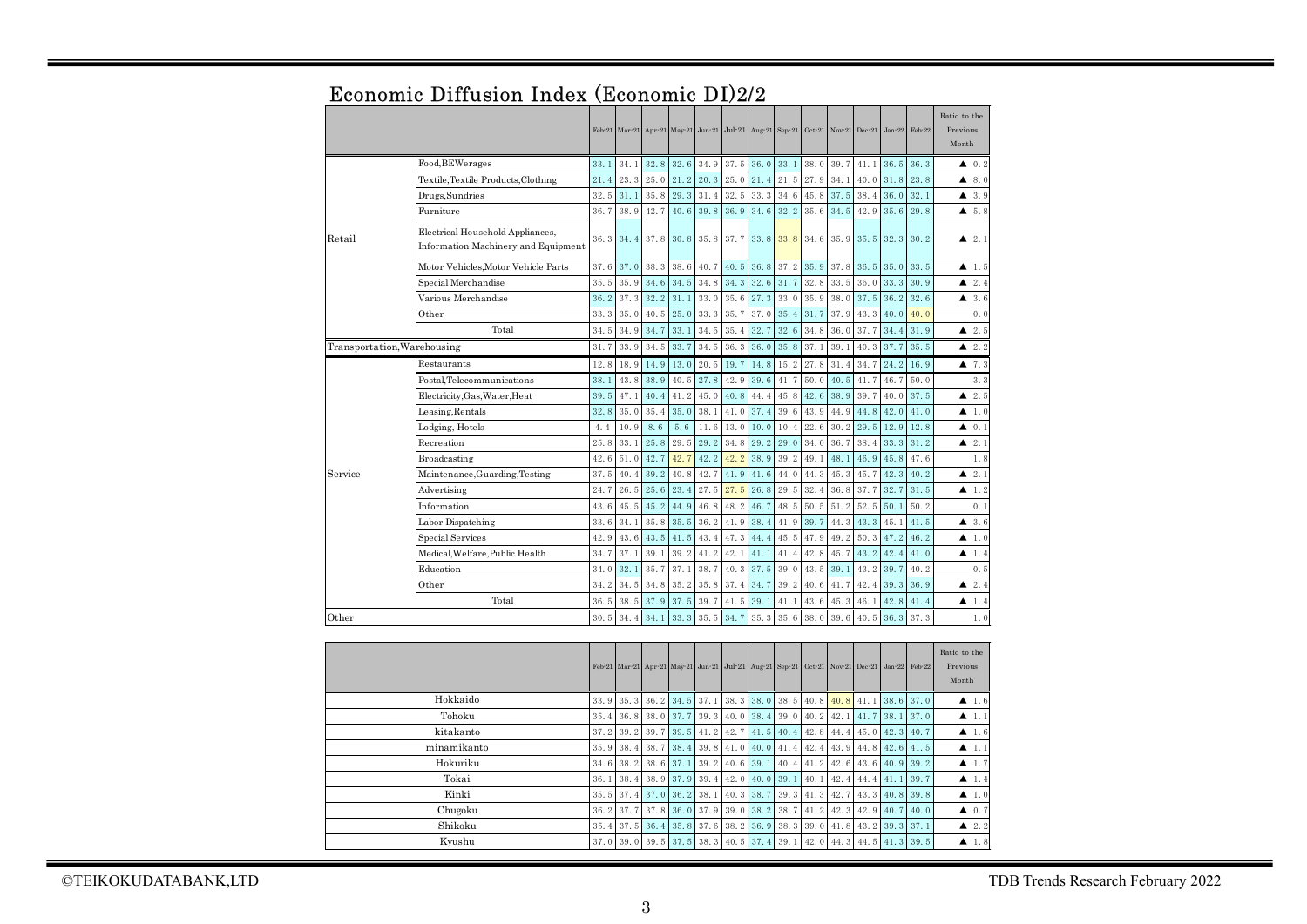# Appendix

#### **1.Research Subjects(Companies researched: 24,213; Valid responses: 11,562; Response rate: 47.8%)**

1.Region

| Hokkaido    | 577   | Tokai   | 1,273  |
|-------------|-------|---------|--------|
| Tohoku      | 806   | Kinki   | 1,953  |
| kitaKanto   | 914   | Chugoku | 715    |
| minamikanto | 3,310 | Shikoku | 428    |
| Hokuriku    | 616   | Kyushu  | 970    |
|             |       | Total   | 11,562 |

#### 2.Industry (10 Industries 51 Lines of business)

| Agriculture, Forestry, Fisheries |                                                                      | 76    |                             | Food, Beverages         |
|----------------------------------|----------------------------------------------------------------------|-------|-----------------------------|-------------------------|
| Finance                          |                                                                      | 113   |                             | Textile, Textile Produ  |
| Construction                     |                                                                      | 1,957 |                             | Drugs, Sundries         |
| Real Estate                      |                                                                      | 392   | Retail                      | Furniture               |
|                                  | Food, Beverages, Livestock Feed                                      | 385   | (528)                       | Electrical Household    |
|                                  | Textile, Textile Products, Clothing                                  | 112   |                             | Motor Vehicles, Moto    |
| Manufacturing<br>(3.083)         | Construction Materials, Furniture, Ceramics, Stone and Clay Products | 235   |                             | Special Merchandise     |
|                                  | Pulp, Paper and Paper Products                                       | 102   |                             | Various Merchandis      |
|                                  | Publishing, Printing                                                 | 181   |                             | Others                  |
|                                  | Chemical                                                             | 424   | Transportation, Warehousing |                         |
|                                  | Steel, Nonferrous Metals, Mining                                     | 552   |                             | Restaurants             |
|                                  | General Machinery                                                    | 483   |                             | Telecommunications      |
|                                  | <b>Electrical Machinery</b>                                          | 331   |                             | Electricity, Gas, Wate  |
|                                  | Transportation Machinery, Equipment                                  | 115   |                             | Leasing, Rentals        |
|                                  | Precision Machinery, Medical Instruments and Equipment               | 74    |                             | Lodging, Hotels         |
|                                  | Others                                                               | 89    |                             | Recreation              |
|                                  | Food, Beverages                                                      | 395   | Service                     | Broadcasting            |
|                                  | Textile, Textile Products, Clothing                                  | 190   | (1,897)                     | Maintenance, Guard      |
|                                  | Construction Materials, Furniture, Ceramics, Stone and Clay Products | 343   |                             | Advertising             |
| Wholesale                        | Paper Products, Stationery, Books                                    | 104   |                             | Information             |
| (2,920)                          | Chemical                                                             | 267   |                             | Labor Dispatching       |
|                                  | <b>Recycled Resources</b>                                            | 35    |                             | <b>Special Services</b> |
|                                  | Steel, Nonferrous Metals, Mining Products                            | 308   |                             | Medical, Welfare, Pul   |
|                                  | Machinery, Equipment                                                 | 927   |                             | Education               |
|                                  | Others                                                               | 351   |                             | Others                  |

| try, Fisheries                                                       | 76    |                             | Food, Beverages                                                      | 74     |
|----------------------------------------------------------------------|-------|-----------------------------|----------------------------------------------------------------------|--------|
|                                                                      | 113   |                             | Textile, Textile Products, Clothing                                  | 35     |
|                                                                      | 1,957 |                             | Drugs, Sundries                                                      | 27     |
|                                                                      | 392   | Retail                      | Furniture                                                            | 14     |
| Food, Beverages, Livestock Feed                                      | 385   | (528)                       | Electrical Household Appliances, Information Machinery and Equipment | 42     |
| Textile, Textile Products, Clothing                                  | 112   |                             | Motor Vehicles, Motor Vehicle Parts                                  | 96     |
| Construction Materials, Furniture, Ceramics, Stone and Clay Products | 235   |                             | Special Merchandise                                                  | 185    |
| Pulp, Paper and Paper Products                                       | 102   |                             | Various Merchandise                                                  | 45     |
| Publishing, Printing                                                 | 181   |                             | Others                                                               | 10     |
| Chemical                                                             | 424   | Transportation, Warehousing |                                                                      | 550    |
| Steel, Nonferrous Metals, Mining                                     | 552   |                             | Restaurants                                                          | 68     |
| General Machinery                                                    | 483   |                             | Telecommunications                                                   | 11     |
| <b>Electrical Machinery</b>                                          | 331   |                             | Electricity, Gas, Water, Heat                                        | 16     |
| Transportation Machinery, Equipment                                  | 115   |                             | Leasing, Rentals                                                     | 124    |
| Precision Machinery, Medical Instruments and Equipment               | 74    |                             | Lodging, Hotels                                                      | 47     |
| Others                                                               | 89    |                             | Recreation                                                           | 63     |
| Food, Beverages                                                      | 395   | Service                     | Broadcasting                                                         | 21     |
| Textile, Textile Products, Clothing                                  | 190   | (1,897)                     | Maintenance, Guarding, Testing                                       | 215    |
| Construction Materials, Furniture, Ceramics, Stone and Clay Products | 343   |                             | Advertising                                                          | 98     |
| Paper Products, Stationery, Books                                    | 104   |                             | Information                                                          | 488    |
| Chemical                                                             | 267   |                             | Labor Dispatching                                                    | 67     |
| Recycled Resources                                                   | 35    |                             | <b>Special Services</b>                                              | 304    |
| Steel, Nonferrous Metals, Mining Products                            | 308   |                             | Medical.Welfare.Public Health                                        | 122    |
| Machinery, Equipment                                                 | 927   |                             | Education                                                            | 39     |
| Others                                                               | 351   |                             | Others                                                               | 214    |
|                                                                      |       | Others                      |                                                                      | 46     |
|                                                                      |       |                             | Total                                                                | 11,562 |

3.Size

| Large Firms                 | 1.912  | 16.5%  |
|-----------------------------|--------|--------|
| Small to Medium-sized Firms | 9.650  | 83.5%  |
| micro Firms                 | 3.503  | 30.3%  |
| Total                       | 11.562 | 100.0% |